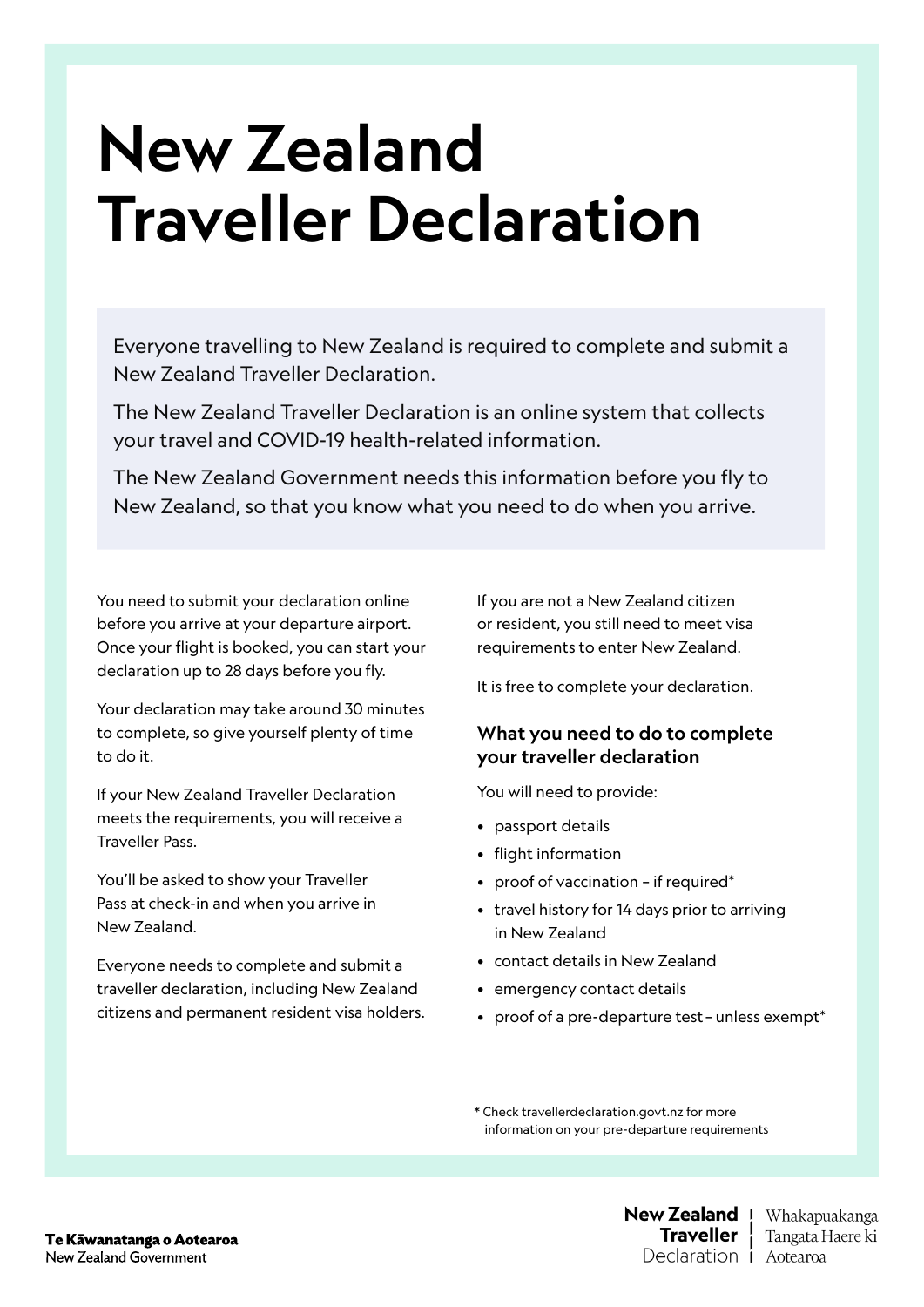## Helpful tips

It's a good idea to start your traveller declaration as soon as you can, so that you are not rushed.

You may need a pre-departure COVID-19 test before you fly to New Zealand.

We recommend that you complete as much of your declaration as you can before you go for your pre-departure test.

Once you have your test result, return to your online traveller declaration and upload your result. Then you can submit your declaration.

#### Help with completing your declaration

If you have trouble completing your declaration, you can ask someone, such as a friend or family member, to complete your declaration with you.

#### Your own email address

If someone else helps you complete your declaration, make sure they enter your email address so that we can email your Traveller Pass to you.

#### If you do not have email

If you don't have an email address, the person helping you will need to enter their email address. Once they receive the email with your Traveller Pass, they will need to print it for you, so that you can show it at the airport when asked.

#### After your declaration is submitted

The information you submit will be assessed, and a decision on your New Zealand Traveller Declaration will be emailed to you.

If approved, you will be issued a Traveller Pass. Your Traveller Pass will contain a QR code, which is unique to you and valid only for the journey you completed the declaration for.

If you do not meet the requirements, you will not be issued a Traveller Pass. We will email you to let you know why your declaration was not successful.

If there is an error with your information, you can return to your declaration to correct and re-submit it.

### Showing your Traveller Pass

You will be asked to show your Traveller Pass to your airline when you check-in. You will need to show it again when you arrive in New Zealand.

Your Traveller Pass can be printed out, or uploaded to your mobile device.

You should still carry all the relevant paperwork with you that you've uploaded to the New Zealand Traveller Declaration — such as your COVID-19 vaccination certificate, pre-departure test results and all other travel requirements.

Te Kāwanatanga o Aotearoa New Zealand Government

New Zealand 1 Whakapuakanga Traveller ! Tangata Haere ki Declaration **i** Aotearoa